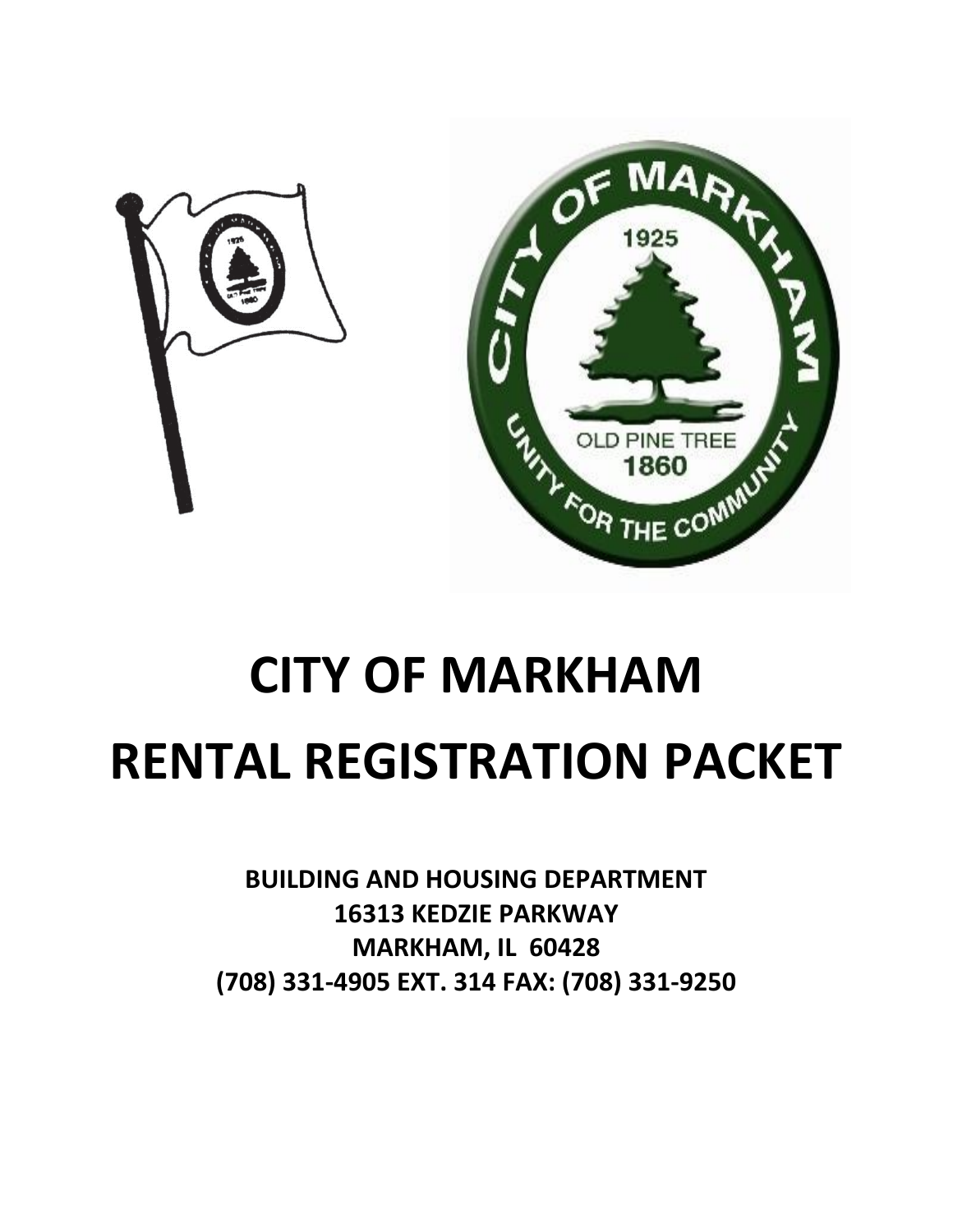

# **CITY OF MARKHAM**

Building and Housing Department

**16313 Kedzie Parkway Markham, IL 60428 Phone (708) 331-4905 Ext. 314** • **Fax (708) 331-9250**

Dear Rental Property Owner,

As owner of rental property in the City of Markham you are required to be licensed annually per Chapter 121 of the Markham Code of Ordinances. A rental property refers to any single-family dwelling, two-dwelling unit building, apartment building, or mixed used properties that are non-owner occupied.

Annual Rental Registration licenses are valid from May 1<sup>st</sup> to April 30<sup>th</sup> for each fiscal year. The license fee for singlefamily dwelling, two-dwelling unit building, and apartment buildings are \$70.00 provided that a valid landscape affidavit is submitted. If a valid landscape affidavit is not submitted, the fee is \$500.00. Mixed used properties please inquire. Penalties will be charged if the application is not received by May 1<sup>st</sup>. Any past due debt owed to the city shall be **paid before the owner can register the property.** 

An inspection of the property will be conducted on an annual basis or when a change of tenancy is needed. The inspection fee for single-family dwelling and two-dwelling unit building are \$ 125.00 and an apartment building is \$200.00 plus \$ 25.00 for each individual units more than two units.

A valid Certificate of Occupancy is required to rent your property out. Anytime a new tenant moves into the property, you must obtain a new Certificate of Occupancy. The cost of an occupancy inspection is \$125.00. If you are unsure if you have a valid Certificate of Occupancy on file, please contact our office. Landlords renting without a valid Certificate of Occupancy will be fined. Also attach a copy of the signed Crime Free Lease Addendum with each new occupancy.

For your property to be in compliance with the City of Markham, you are required to complete the following: submit a completed application, schedule and pass the inspection, and attend the Crime Free Housing Program Seminar. For information pertaining to the Crime Free Housing Program Seminar please call the Markham Police Department at (708) 331-2161.

A separate complete packet for each property shall be submitted that includes**: an application, property management letter or real estate agreement, deed, copy of driver's license, signed lease agreement, signed crime free lease addendum by you and your tenants, and notarized landscape affidavit.** This includes listing of all tenants over the age of 18 on the back of page. **Packets that are missing documents or applications that are not filled out completely will not be accepted.** Once a completed application is received and fees are paid, we will schedule your annual inspection.

For more information or any questions, please contact the Building and Housing Department at (708) 331-4905, Ext. 314. Additional forms can also be downloaded at [www.cityofmarkham.net.](http://www.cityofmarkham.net/)

Sincerely,

City of Markham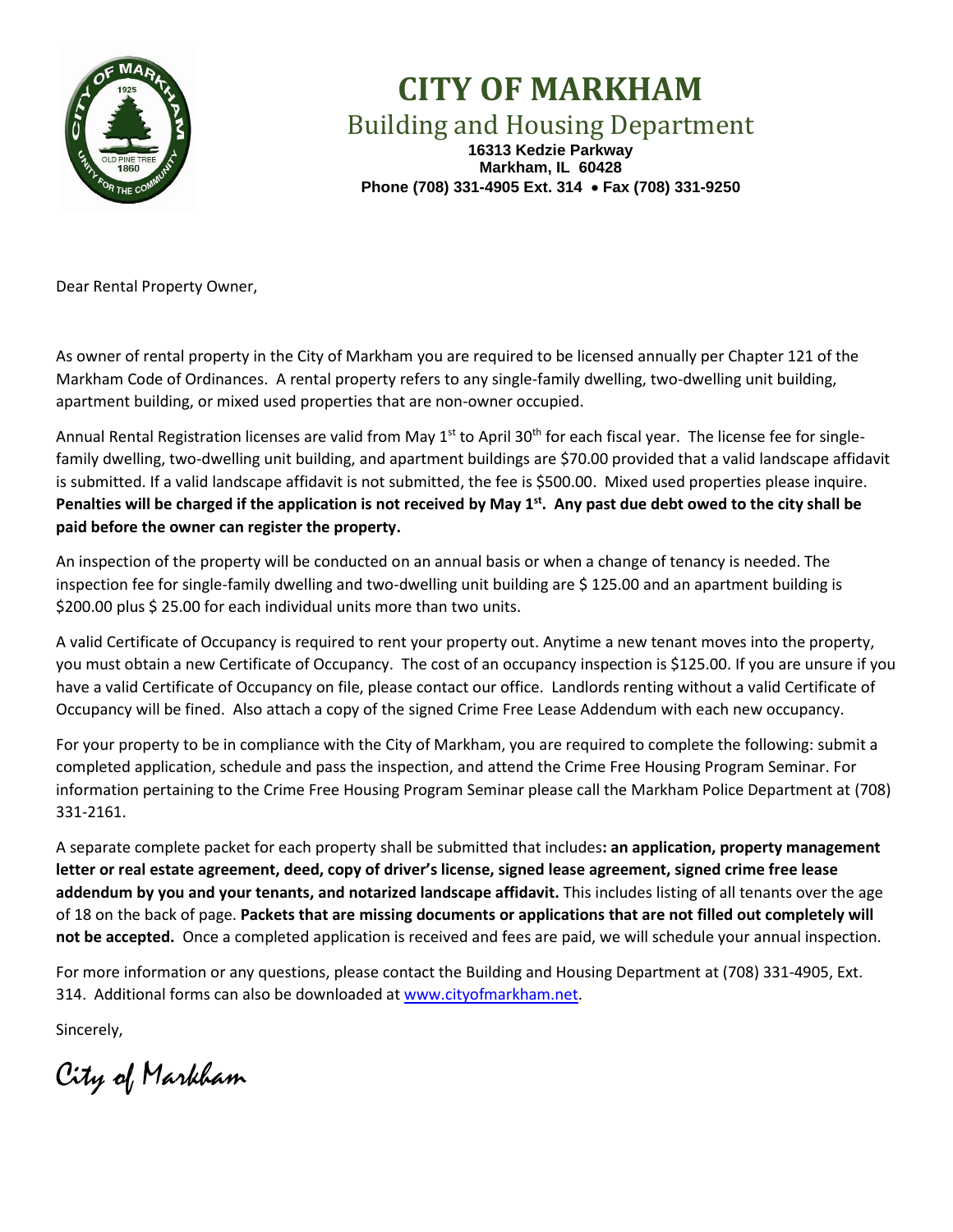|                                      | <b>CITY OF MARKHAM</b><br><b>Building and Housing Department</b><br>16313 Kedzie Parkway<br>Markham, IL 60428<br>Phone (708) 331-4905 Ext. 314 • Fax (708) 331-9250<br>Email: housing@cityofmarkham.net          |                             | Payment Year(s):<br>Annual Fee: \$70.00 (with landscaping)<br>Annual Fee: \$500.00 (without landscaping)                                                                                                                                                                                                                                                                                                                                                                                                                                                                                                                                                                                                                                                                                             |
|--------------------------------------|------------------------------------------------------------------------------------------------------------------------------------------------------------------------------------------------------------------|-----------------------------|------------------------------------------------------------------------------------------------------------------------------------------------------------------------------------------------------------------------------------------------------------------------------------------------------------------------------------------------------------------------------------------------------------------------------------------------------------------------------------------------------------------------------------------------------------------------------------------------------------------------------------------------------------------------------------------------------------------------------------------------------------------------------------------------------|
|                                      | <b>RESIDENTIAL RENTAL APPLICATION (PLEASE PRINT)</b>                                                                                                                                                             |                             |                                                                                                                                                                                                                                                                                                                                                                                                                                                                                                                                                                                                                                                                                                                                                                                                      |
|                                      |                                                                                                                                                                                                                  |                             | New Rental Registration Change of Address/Phone Change of Owner/Agent Change of Tenant                                                                                                                                                                                                                                                                                                                                                                                                                                                                                                                                                                                                                                                                                                               |
|                                      |                                                                                                                                                                                                                  |                             |                                                                                                                                                                                                                                                                                                                                                                                                                                                                                                                                                                                                                                                                                                                                                                                                      |
| <b>TYPE OF PROPERTY</b>              |                                                                                                                                                                                                                  |                             |                                                                                                                                                                                                                                                                                                                                                                                                                                                                                                                                                                                                                                                                                                                                                                                                      |
|                                      |                                                                                                                                                                                                                  |                             | Single-Family Dwelling   Two-Family Unit Building   Apartment Building - Number of Units _ ________                                                                                                                                                                                                                                                                                                                                                                                                                                                                                                                                                                                                                                                                                                  |
| <b>OWNER INFORMATION</b>             |                                                                                                                                                                                                                  |                             |                                                                                                                                                                                                                                                                                                                                                                                                                                                                                                                                                                                                                                                                                                                                                                                                      |
|                                      | <b>BUILDING OWNER CONSUMING A SET ON A SET ON A SET ON A SET ON A SET ON A SET ON A SET ON A SET ON A SET ON A S</b>                                                                                             |                             |                                                                                                                                                                                                                                                                                                                                                                                                                                                                                                                                                                                                                                                                                                                                                                                                      |
|                                      |                                                                                                                                                                                                                  |                             | OWNER ADDRESS (NO PO BOXES) NO AND STREET A THE CITY STATE THE STATE THE CITY STATE THE CHEMICLE ASSAULT AND AND STREET ASSAULT AS A STATE THE CITY STATE OF THE CHEMICLE ASSAULT AS A STATE OF THE CHEMICLE ASSAULT ASSAULT A                                                                                                                                                                                                                                                                                                                                                                                                                                                                                                                                                                       |
|                                      |                                                                                                                                                                                                                  |                             |                                                                                                                                                                                                                                                                                                                                                                                                                                                                                                                                                                                                                                                                                                                                                                                                      |
|                                      |                                                                                                                                                                                                                  |                             |                                                                                                                                                                                                                                                                                                                                                                                                                                                                                                                                                                                                                                                                                                                                                                                                      |
|                                      |                                                                                                                                                                                                                  |                             |                                                                                                                                                                                                                                                                                                                                                                                                                                                                                                                                                                                                                                                                                                                                                                                                      |
| <b>MANAGEMENT INFORMATION</b>        |                                                                                                                                                                                                                  |                             |                                                                                                                                                                                                                                                                                                                                                                                                                                                                                                                                                                                                                                                                                                                                                                                                      |
|                                      |                                                                                                                                                                                                                  |                             | ADDRESS ADDRESS                                                                                                                                                                                                                                                                                                                                                                                                                                                                                                                                                                                                                                                                                                                                                                                      |
|                                      |                                                                                                                                                                                                                  |                             |                                                                                                                                                                                                                                                                                                                                                                                                                                                                                                                                                                                                                                                                                                                                                                                                      |
|                                      | <b>EMAIL EMAIL</b>                                                                                                                                                                                               |                             |                                                                                                                                                                                                                                                                                                                                                                                                                                                                                                                                                                                                                                                                                                                                                                                                      |
| <b>EMERGENCY CONTACT INFORMATION</b> |                                                                                                                                                                                                                  |                             |                                                                                                                                                                                                                                                                                                                                                                                                                                                                                                                                                                                                                                                                                                                                                                                                      |
|                                      |                                                                                                                                                                                                                  |                             |                                                                                                                                                                                                                                                                                                                                                                                                                                                                                                                                                                                                                                                                                                                                                                                                      |
|                                      |                                                                                                                                                                                                                  |                             |                                                                                                                                                                                                                                                                                                                                                                                                                                                                                                                                                                                                                                                                                                                                                                                                      |
|                                      | 24 HOUR CONTACT EMERGENCY PHONE NUMBER **REQUIRED**: CONTENTLY CONTROLLERGY                                                                                                                                      |                             |                                                                                                                                                                                                                                                                                                                                                                                                                                                                                                                                                                                                                                                                                                                                                                                                      |
|                                      | appearance; the property may be deemed uninhabitable until license is obtained.<br>All information listed above will be checked via the Cook County Assessor's Office (www.cookcountyassessor.com) for accuracy. | <b>Terms and Conditions</b> | I, the Owner/Agent for the above property understand the issuance of this license in conditional upon compliance with all City of Markham Ordinances,<br>State and Federal Law. I understand the submission of this application and payment of license fees does not constitute official licensing compliance with<br>the Rental Housing Code that has been verified through inspection by authorized personnel and a permanent annual license certificate has been issued<br>by the City of Markham. I verify that this application is complete and truthful to the best of my knowledge. I understand that renting a dwelling without a<br>valid license issued by the City of Markham is a violation of Ordinance No. 17-0-2162 and 20-0-2281 and will result in enforcement by fines and a court |
| will not be accepted.                |                                                                                                                                                                                                                  |                             | Please use the back page to list all tenants and occupants living in the property. Applications that are not completed in full                                                                                                                                                                                                                                                                                                                                                                                                                                                                                                                                                                                                                                                                       |
|                                      | By signing below, you acknowledge that you understand and agree to all the above conditions.                                                                                                                     |                             |                                                                                                                                                                                                                                                                                                                                                                                                                                                                                                                                                                                                                                                                                                                                                                                                      |
|                                      |                                                                                                                                                                                                                  |                             |                                                                                                                                                                                                                                                                                                                                                                                                                                                                                                                                                                                                                                                                                                                                                                                                      |
|                                      |                                                                                                                                                                                                                  |                             |                                                                                                                                                                                                                                                                                                                                                                                                                                                                                                                                                                                                                                                                                                                                                                                                      |
|                                      |                                                                                                                                                                                                                  |                             |                                                                                                                                                                                                                                                                                                                                                                                                                                                                                                                                                                                                                                                                                                                                                                                                      |
|                                      |                                                                                                                                                                                                                  | <b>OFFICE USE ONLY</b>      |                                                                                                                                                                                                                                                                                                                                                                                                                                                                                                                                                                                                                                                                                                                                                                                                      |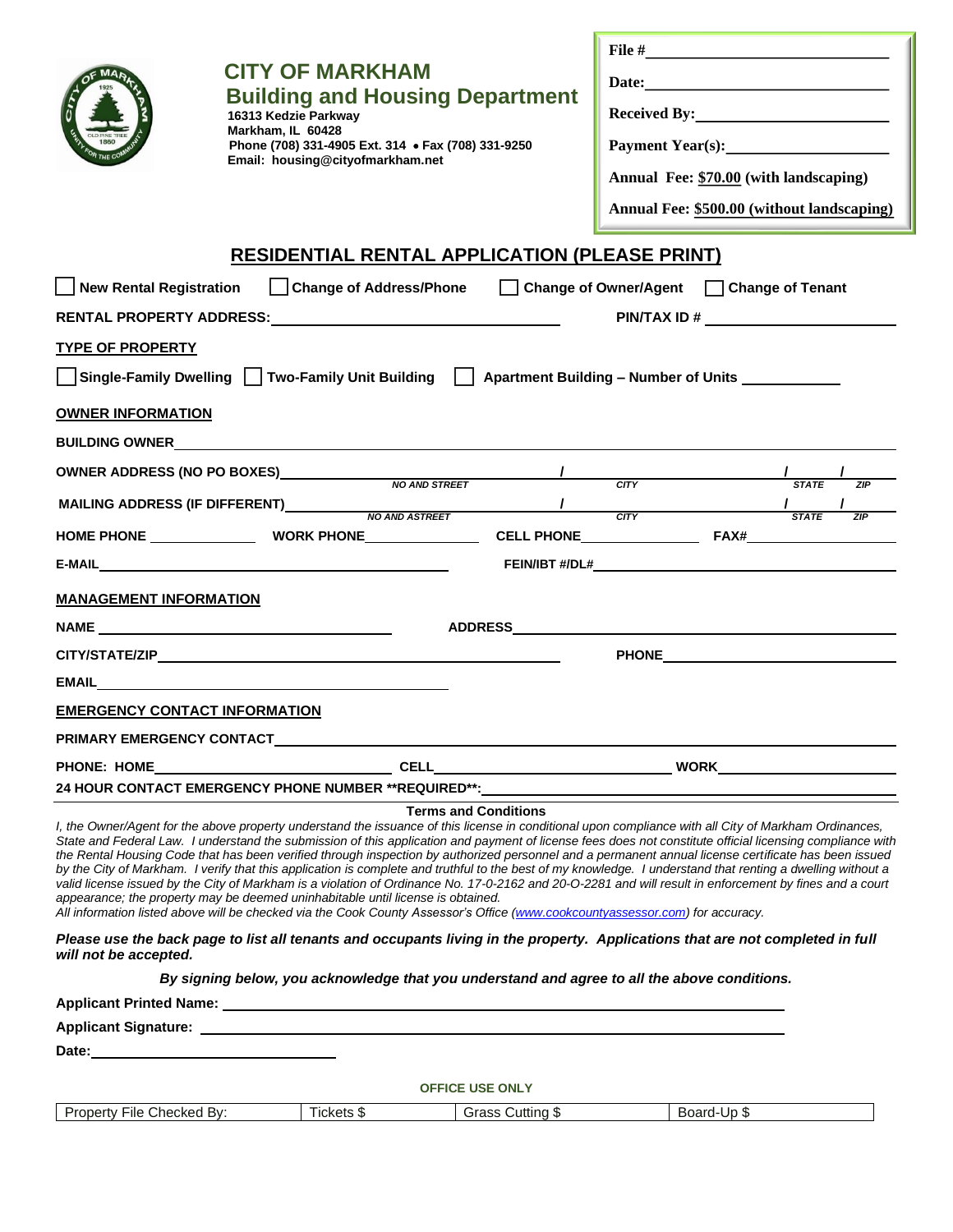#### **PLEASE LIST THE OCCUPANCY OF EVERY UNIT IN THE BUILDING. LIST THE INFORMATION EVEN IF YOU (THE LANDLORD OR MANAGER) ARE THE OCCUPANT. IF A UNIT IS VACANT, PLEASE WRITE "VACANT" IN THE TENANT NAME SECTION. YOUR APPLICATION WILL NOT BE ACCEPTED WITHOUT THIS INFORMATION BEING COMPLETED. APPLICATIONS ARE SUBJECT TO RANDOM AUDITING TO ENSURE ACCURACY. USE ADDITIONAL SHEETS IF NECESSARY.**

| <b>OCCUPANCY</b><br>ADDENDUM<br><b>CHECK</b><br><b>SIGNED</b><br>$(Y \t{OR} N)$ | <b>SECTION 8 NUMBER</b> |
|---------------------------------------------------------------------------------|-------------------------|
|                                                                                 |                         |
|                                                                                 |                         |
|                                                                                 |                         |
|                                                                                 |                         |
|                                                                                 |                         |
|                                                                                 |                         |
|                                                                                 |                         |
|                                                                                 |                         |
|                                                                                 |                         |
|                                                                                 |                         |
|                                                                                 |                         |
|                                                                                 |                         |
|                                                                                 |                         |
|                                                                                 |                         |
|                                                                                 |                         |
|                                                                                 |                         |
|                                                                                 |                         |
|                                                                                 |                         |
|                                                                                 |                         |
|                                                                                 |                         |
|                                                                                 |                         |
|                                                                                 |                         |
|                                                                                 |                         |
|                                                                                 |                         |
|                                                                                 |                         |
|                                                                                 |                         |
|                                                                                 |                         |
|                                                                                 |                         |
|                                                                                 |                         |
|                                                                                 |                         |
|                                                                                 |                         |
|                                                                                 |                         |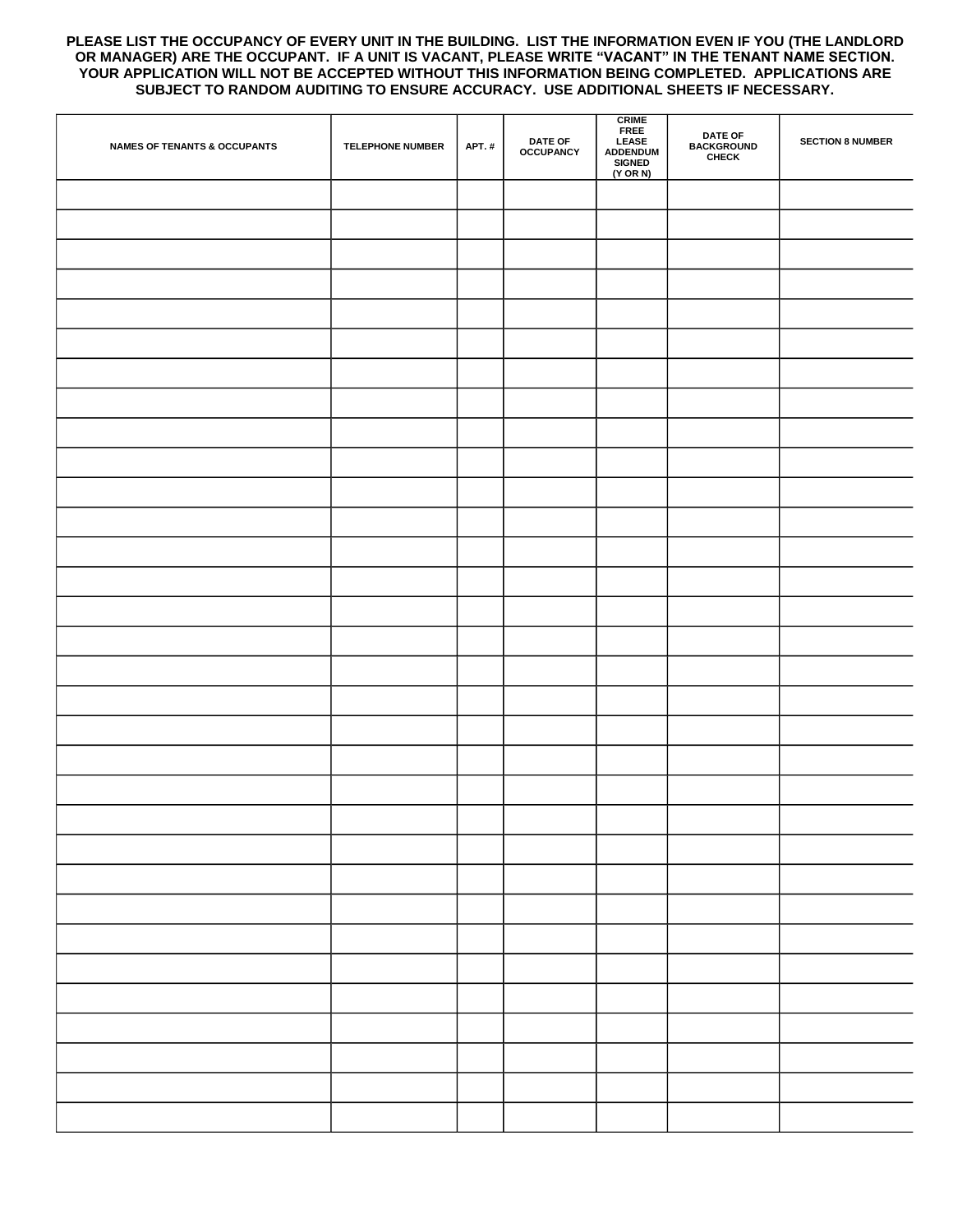|                                                                | <b>CITY OF MARKHAM</b><br><b>Building and Housing Department</b><br>16313 Kedzie Parkway<br>Markham, IL 60428<br>Phone (708) 331-4905 Ext. 314 • Fax (708) 331-9250<br>Email: housing@cityofmarkham.net                                                                                                                                                                                                                                                                                                                                                                                |                                | ${\bf Date \underline{\hspace{1cm}} \hspace{1cm} \hspace{1cm} \hspace{1cm} \hspace{1cm} }$ |  |
|----------------------------------------------------------------|----------------------------------------------------------------------------------------------------------------------------------------------------------------------------------------------------------------------------------------------------------------------------------------------------------------------------------------------------------------------------------------------------------------------------------------------------------------------------------------------------------------------------------------------------------------------------------------|--------------------------------|--------------------------------------------------------------------------------------------|--|
|                                                                |                                                                                                                                                                                                                                                                                                                                                                                                                                                                                                                                                                                        | <b>INSPECTION REQUEST FORM</b> |                                                                                            |  |
|                                                                |                                                                                                                                                                                                                                                                                                                                                                                                                                                                                                                                                                                        |                                |                                                                                            |  |
|                                                                |                                                                                                                                                                                                                                                                                                                                                                                                                                                                                                                                                                                        |                                |                                                                                            |  |
|                                                                | OCCUPIED? WATER ON?                                                                                                                                                                                                                                                                                                                                                                                                                                                                                                                                                                    |                                |                                                                                            |  |
|                                                                | TYPE OF INSPECTION: SALE□ RENTAL□ REOCCUPANCY□ COMMERCIAL/BUSINESS□ OTHER□                                                                                                                                                                                                                                                                                                                                                                                                                                                                                                             |                                |                                                                                            |  |
| PROPERTY OWNER INFORMATION<br><b>ADDRESS:</b><br>(NO P.O. BOX) | (If different from above) and the contract of the contract of the contract of the contract of the contract of the contract of the contract of the contract of the contract of the contract of the contract of the contract of                                                                                                                                                                                                                                                                                                                                                          |                                |                                                                                            |  |
|                                                                | <b>REAL ESTATE/PROPERTY MANAGER INFORMATION (If Applicable)</b>                                                                                                                                                                                                                                                                                                                                                                                                                                                                                                                        |                                |                                                                                            |  |
|                                                                |                                                                                                                                                                                                                                                                                                                                                                                                                                                                                                                                                                                        |                                |                                                                                            |  |
|                                                                |                                                                                                                                                                                                                                                                                                                                                                                                                                                                                                                                                                                        |                                |                                                                                            |  |
|                                                                |                                                                                                                                                                                                                                                                                                                                                                                                                                                                                                                                                                                        |                                |                                                                                            |  |
| <b>PHONE:</b>                                                  |                                                                                                                                                                                                                                                                                                                                                                                                                                                                                                                                                                                        | <b>EMAIL:</b>                  |                                                                                            |  |
|                                                                | I Hereby request, as require by City of Markham Code of Ordinances, an inspection by the City of Markham Building and Housing Department at the<br>property listed above. I have read and understand the City of Markham Inspection Procedures and affirm that if I fail to comply with the procedures and<br>ordinances set forth by the City of Markham, I may be subject to any fines and/or citations in accordance with the City of Markham's Code of<br>Ordinance(s). I understand that no refunds will be issued for any reason once the inspection request has been processed. | <b>TERMS AND CONDITIONS</b>    |                                                                                            |  |

**Applicant Signature:** <u>**Date: Date: Date: Date: Date: Date: Date: Date: Date: Date: Date: Date: Date: Date: Date: Date: Date: Date: Date: Date: Date: Date: Date: Date: Date:</u>** 

|                           |            | <b>Office Use Only</b> |             |
|---------------------------|------------|------------------------|-------------|
| Property File Checked By: | Tickets \$ | Grass Cutting \$       | Board-Up \$ |
| Inspection Date:          |            | Inspection Time:       |             |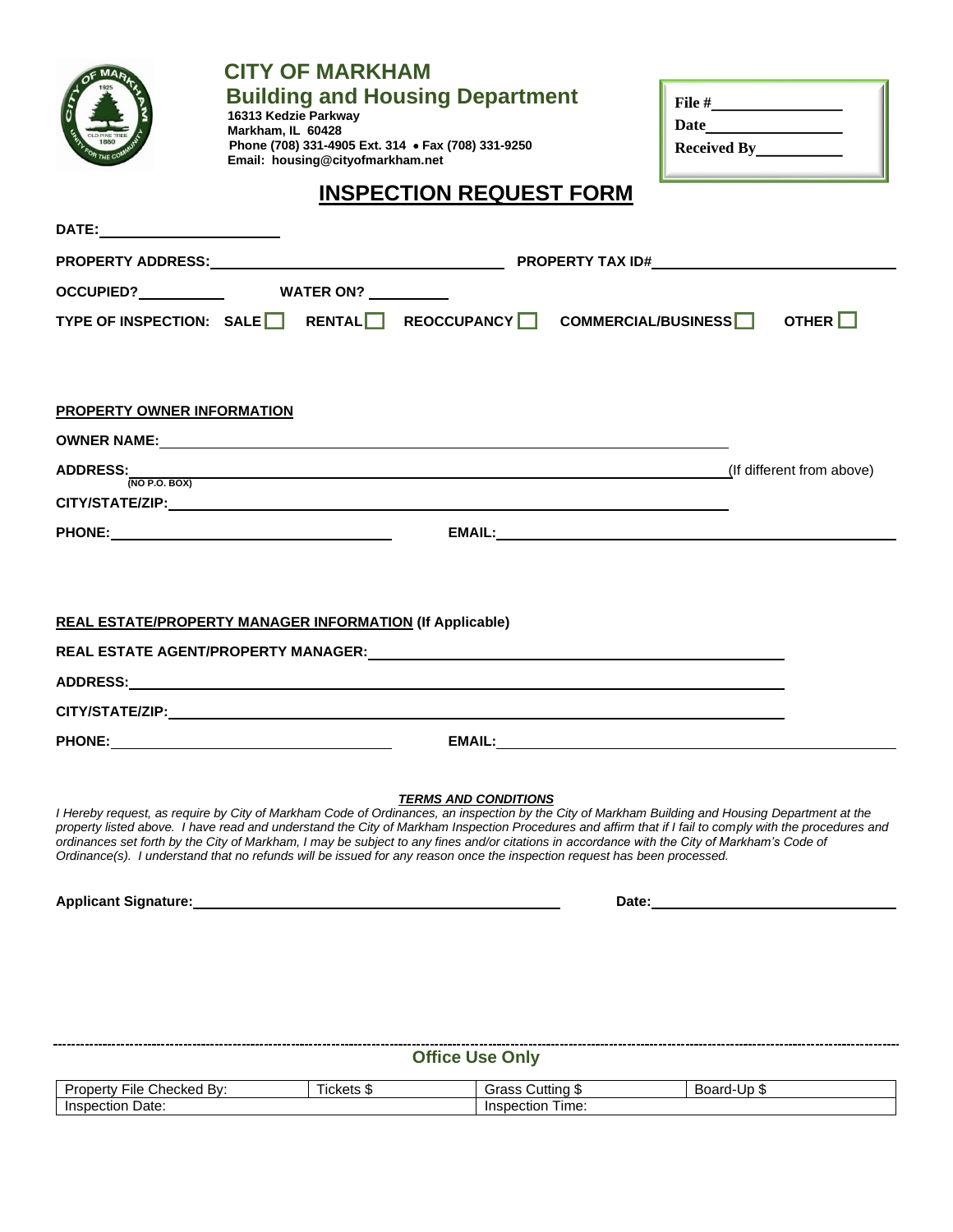

# **CITY OF MARKHAM Ruilding and Housing Department**

**16313 Kedzie Parkway Markham, IL 60428 Phone (708) 331-4905 Ext. 314 • Fax (708) 331-9250 Email: housing@cityofmarkham.net**

| <b>OFFICE USE</b>   |
|---------------------|
| Date                |
| <b>Received By_</b> |
| <b>ID</b> Checked   |

# **LANDSCAPING AFFIDAVIT**

| Property Address:<br>No. and Street<br>owner of property listed above agree to be responsible for the grass cutting and snow<br>removal for above property for the 2022-2023 Fiscal Year.<br>I fully understand that if the property fails to adhere to the requirements for \$121.41 (I) and (J), or if found to be in violation of any<br>other provision of §121,41, despite proof of a valid and enforceable property maintenance agreement, the owner or owner's agent<br>shall be responsible for the remaining \$430.00 License fee, in addition to any other fees or fines imposed. | City |                       | State<br>Zip |
|---------------------------------------------------------------------------------------------------------------------------------------------------------------------------------------------------------------------------------------------------------------------------------------------------------------------------------------------------------------------------------------------------------------------------------------------------------------------------------------------------------------------------------------------------------------------------------------------|------|-----------------------|--------------|
|                                                                                                                                                                                                                                                                                                                                                                                                                                                                                                                                                                                             |      |                       |              |
|                                                                                                                                                                                                                                                                                                                                                                                                                                                                                                                                                                                             |      |                       |              |
|                                                                                                                                                                                                                                                                                                                                                                                                                                                                                                                                                                                             |      |                       |              |
|                                                                                                                                                                                                                                                                                                                                                                                                                                                                                                                                                                                             |      |                       |              |
|                                                                                                                                                                                                                                                                                                                                                                                                                                                                                                                                                                                             |      |                       |              |
|                                                                                                                                                                                                                                                                                                                                                                                                                                                                                                                                                                                             |      |                       |              |
|                                                                                                                                                                                                                                                                                                                                                                                                                                                                                                                                                                                             |      |                       |              |
|                                                                                                                                                                                                                                                                                                                                                                                                                                                                                                                                                                                             |      |                       |              |
|                                                                                                                                                                                                                                                                                                                                                                                                                                                                                                                                                                                             |      |                       |              |
|                                                                                                                                                                                                                                                                                                                                                                                                                                                                                                                                                                                             |      |                       |              |
|                                                                                                                                                                                                                                                                                                                                                                                                                                                                                                                                                                                             |      |                       |              |
| Owner Name - Please Print                                                                                                                                                                                                                                                                                                                                                                                                                                                                                                                                                                   |      |                       |              |
|                                                                                                                                                                                                                                                                                                                                                                                                                                                                                                                                                                                             |      |                       |              |
|                                                                                                                                                                                                                                                                                                                                                                                                                                                                                                                                                                                             |      |                       |              |
| <b>Owner Address</b><br>No and Street                                                                                                                                                                                                                                                                                                                                                                                                                                                                                                                                                       | City | State                 | Zip          |
|                                                                                                                                                                                                                                                                                                                                                                                                                                                                                                                                                                                             |      |                       |              |
|                                                                                                                                                                                                                                                                                                                                                                                                                                                                                                                                                                                             |      |                       |              |
| Owner Telephone #<br>E-Mail                                                                                                                                                                                                                                                                                                                                                                                                                                                                                                                                                                 |      | ID/Driver's License # |              |
|                                                                                                                                                                                                                                                                                                                                                                                                                                                                                                                                                                                             |      |                       |              |
|                                                                                                                                                                                                                                                                                                                                                                                                                                                                                                                                                                                             |      |                       |              |
| Owner Signature                                                                                                                                                                                                                                                                                                                                                                                                                                                                                                                                                                             |      |                       |              |
|                                                                                                                                                                                                                                                                                                                                                                                                                                                                                                                                                                                             |      |                       |              |
|                                                                                                                                                                                                                                                                                                                                                                                                                                                                                                                                                                                             |      |                       |              |
|                                                                                                                                                                                                                                                                                                                                                                                                                                                                                                                                                                                             |      |                       |              |
|                                                                                                                                                                                                                                                                                                                                                                                                                                                                                                                                                                                             |      |                       |              |
|                                                                                                                                                                                                                                                                                                                                                                                                                                                                                                                                                                                             |      |                       |              |
|                                                                                                                                                                                                                                                                                                                                                                                                                                                                                                                                                                                             |      |                       |              |
| Subscribed and Sworn to Before Me This _____ Day of _                                                                                                                                                                                                                                                                                                                                                                                                                                                                                                                                       |      |                       |              |
| $20$ .                                                                                                                                                                                                                                                                                                                                                                                                                                                                                                                                                                                      |      |                       |              |
| Notary Public Signature:                                                                                                                                                                                                                                                                                                                                                                                                                                                                                                                                                                    |      |                       |              |

My Commission expires: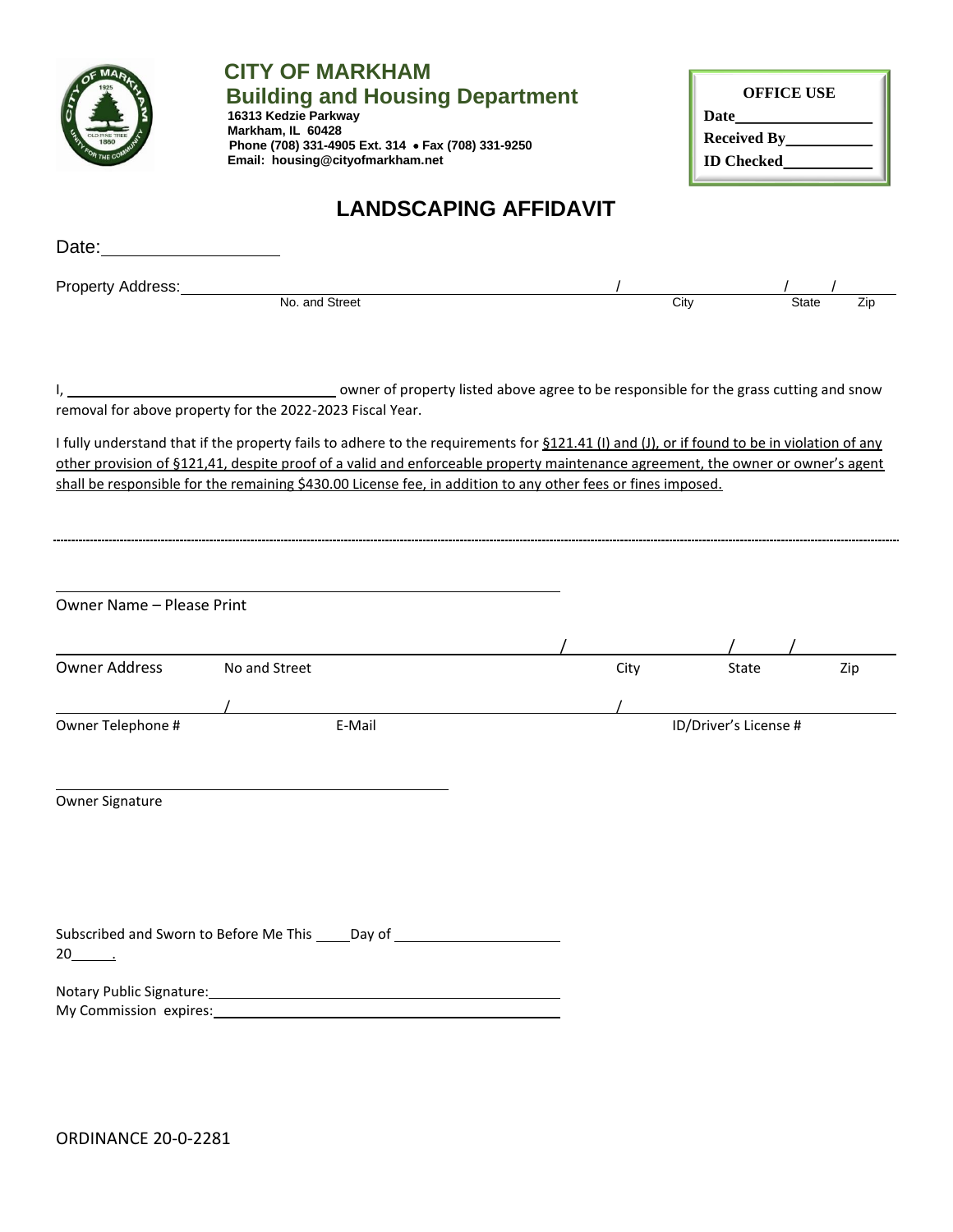### **CRIME FREE LEASE ADDENDUM**



| <b>Tenant Name:</b>            | Move In Date:   |  |  |
|--------------------------------|-----------------|--|--|
| <b>Property Address:</b>       | Unit of Apt. #: |  |  |
| <b>Tenant Contact Phone #:</b> |                 |  |  |

**In consideration of the execution or renewal of a lease of the dwelling unit identified in the lease, Owner and Tenant agree as follows:**

1. Tenant, any members of the tenant's household or a guest or other person under the tenant's control **shall not engage in criminal activity or violation of local, state or federal law,** when such activity or violation constitutes a threat to public health or safety or which constitute a breach of the peace or disorderly conduct, on or near the rental unit, common areas or appurtenances.

2. Tenant, any member of the tenant's household or a guest or other person under the tenant's control **shall not engage in any act intended to facilitate any violation of local, state or federal law,** when such activity or violation constitutes a threat to public health or safety, and/or obstruction or resistance of law enforcement efforts against criminal activity, on or near the rental unit, common areas or appurtenances.

3. Tenant or members of the household **shall not knowingly permit, solicit, aid or abet activities on or near the rental unit, common areas or appurtenances, which facilitate any violation of local, state, or federal law,** when such activity or violation constitutes a threat to public health or safety or which constitute a breach of the peace or disorderly conduct. Should the tenant, any member of the tenant's household, any guest or any other person or persons associated with the tenant, or his/her household, violate any provisions stated herein on or near the rental unit, common areas or appurtenances, such a violation of shall constitute a material noncompliance with the lease and shall further constitute grounds for termination of tenancy and eviction.

4. Tenant, any member of the tenant's household or a guest, or another person under the tenant's control **shall not engage in the unlawful manufacturing, selling, using, storing, keeping, or giving of a controlled substance,** at any locations, whether on or off the dwelling unit premises or otherwise.

5. Tenant, any member of the tenant's household, or a guest or another person under the tenant's control **shall not engage in any illegal activity, including prostitution, criminal street gang activity, threatening or intimidating, assault,** including, but not limited to, **the unlawful discharge of firearms,** on or off the dwelling unit premises, **or any breach of the lease agreement that otherwise jeopardizes the health, safety and welfare of the landlord, his agent or other tenant or involving imminent or actual serious property damage**.

#### **6. VIOLATION OF THE ABOVE PROVISIONS SHALL BE A MATERIAL AND IRREPARABLE VIOLATION OF THE LEASE AND GOOD CAUSE FOR IMMEDIATE TERMINATION OF TENANCY**. A single violation of any of the provisions of this added addendum shall be deemed a serious violation and a material and irreparable non-compliance. It is understood that a single violation shall be good cause for **immediate termination of the lease.** Unless otherwise provided by law, proof of violation **shall not require criminal conviction, but shall be by a preponderance of the evidence.**

**7.** Proof of violation shall not require criminal conviction, but the tenant understands and agrees that an arrest (supported by admissible corroborating evidence that criminal activity in violation of the above provisions has occurred) for a described violation or criminal activity in violation and grounds for termination of tenant's tenancy and occupancy.

**8.** In addition, commission of City ordinance violations on three (3) or more separate occasions in a six (6) month period or on six (6) or more separate occasions in a twelve (12) month period when such violations constitute threats to public health or safety, or which constitute a breach of the peace or disorderly conduct shall be good cause for termination of tenancy.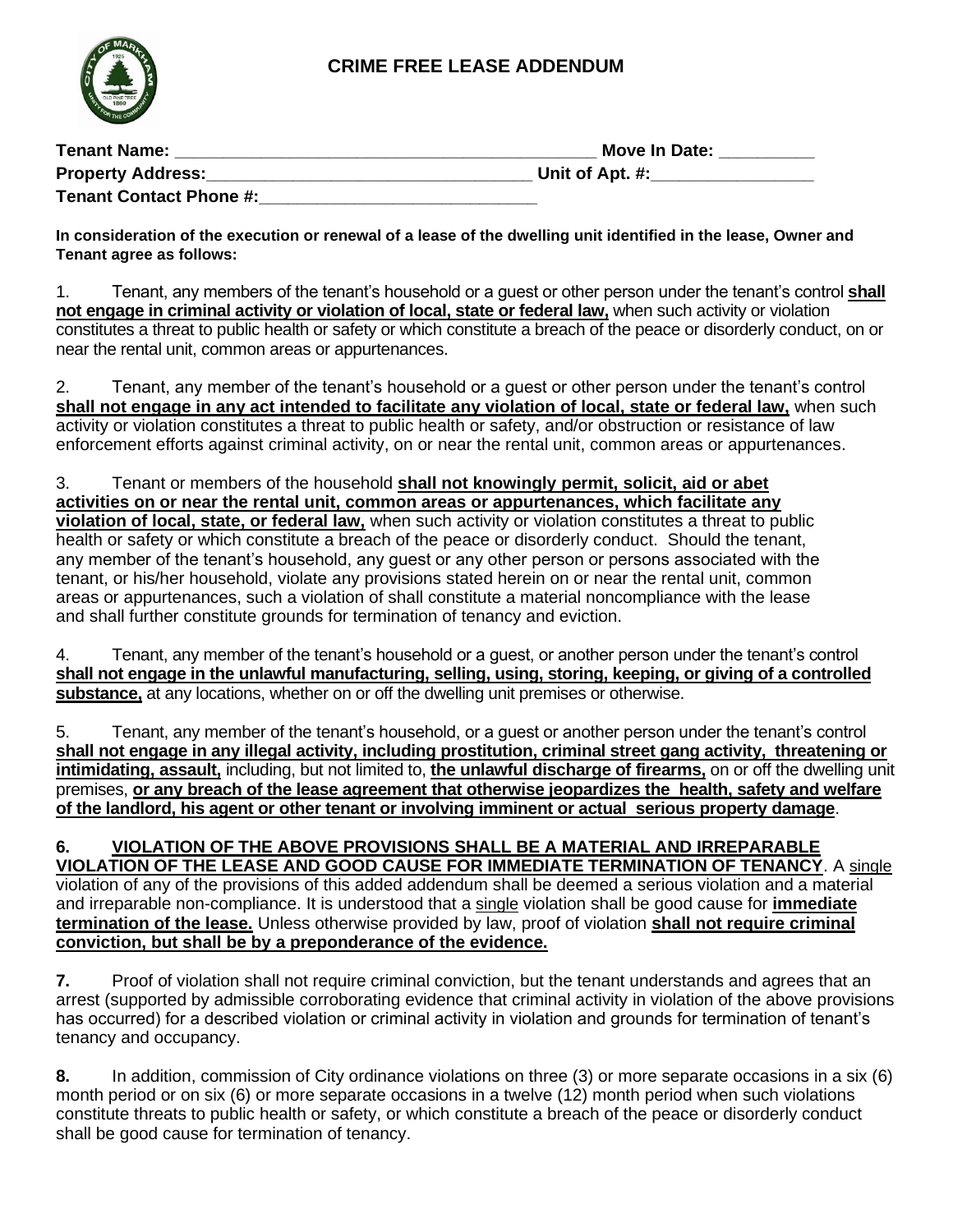**9.** Should tenant or occupant, on one or more occasions, use or permit the use of the rental property for the commission of a felony or Class A misdemeanor under the laws of the State of Illinois, **the landlord shall have the right to void the lease and recover the rental unit or rental property pursuant to 735 ILCS 5/9- 120**.

10. In case of conflict between the provisions of this addendum and any other provisions of the lease, the provisions of the addendum shall govern.

11. This LEASE ADDENDUM is incorporated into the lease executed or renewed this day between Owner and Tenant.

12. NOTE: A TENANT WILL NOT BE IN VIOLATION OF THIS LEASE OR SUBJECT TO EVICTION FOR CONTACTING THE POLICE, OR FOR SEEKING OTHER PUBLIC SERVICES, AS A CRIME VICTIM OR CONCERNED PERSON. A TENANT WILL NOT BE IN VIOLATON OF THIS LEASE OR SUBJECT TO EVICTION FOR REPORTING ACTS OF DOMESTIC VIOLENCE, DATING VIOLENCE, SEXUAL ASSULT OR STALKING. A TENANT IS ENCOURAGED TO REPORT THESE CRIMES WITHOUT FEAR OF HIS/HER STATUS AS A TENANT.

| <b>Tenant's Signature</b>               |  |
|-----------------------------------------|--|
|                                         |  |
| <b>Tenant's Signature</b>               |  |
|                                         |  |
| <b>Tenant's Signature</b>               |  |
|                                         |  |
| Landlord's/Property Manager's Signature |  |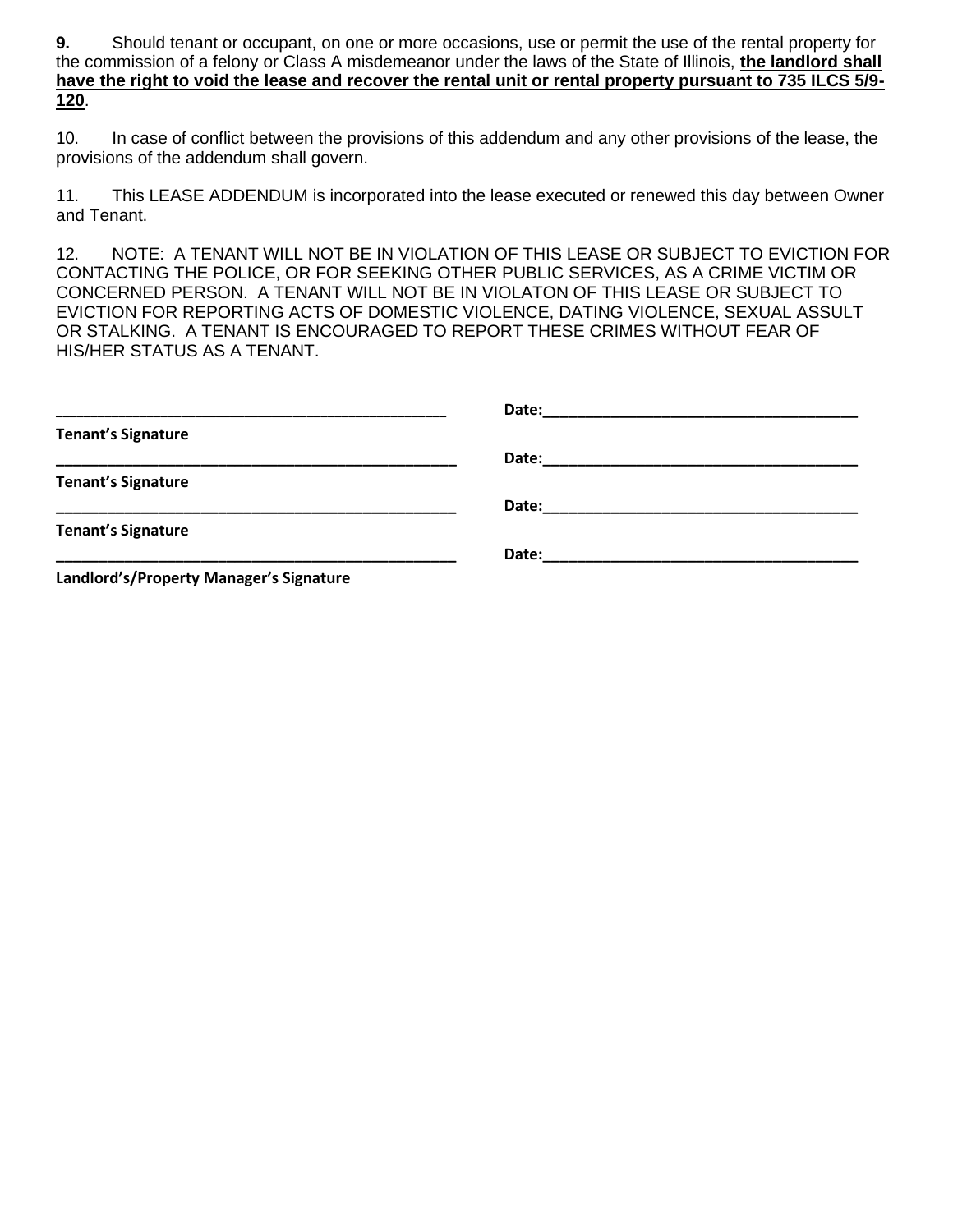# CITY OF MARKHAM

### SELF INSPECTION CHECKLIST

*In the space provided, indicate the status of the item checked by filling-in YES for compliance, NO for noncompliance or N/A for not applicable. This is general list inspectors use and is not an all-inclusive list of violations that may or may not be noted.* 

# **EXTERIOR**

### **\*\*\* ALL EXTERIOR ITEMS INCLUDE GARAGES AND ACCESSORY BUILDINGS \*\*\***

- \_\_\_\_\_\_ 1. Address located front and rear, 4" height, contrasting color, no script.
- **2. Sidewalks/driveways (tripping hazard, uneven, severely deteriorated).**
- **\_\_\_\_\_** 3. Cars parked on grass or area not paved/gravel.
- \_\_\_\_\_\_ 4. Grass/weeds (grass under 6", excessive weeds growth including parking lot)
- \_\_\_\_\_\_ 5. Garbage/rubbish (loose garbage not in cans or receptacles, rubbish accumulating)
- \_\_\_\_\_\_ 6. Condition of roof (shingles, flashing, holes, sagging, rotting wood soffit and fascia)
- \_\_\_\_\_\_ 7. Gutters/downspouts (sagging, missing, improper drainage, connected sewer)
- \_\_\_\_\_\_ 8. Peeling, blistering or cracked paint
- **\_\_\_\_\_** 9. Rotten wood or damaged siding
- 10. Tuck-pointing of brick walls and chimney.
- \_\_\_\_\_\_ 11. Windows (boarded-up, cracked, broken, missing, glazing, operation)
- \_\_\_\_\_\_ 12. Screens (Missing, torn)
- 13. Lighting (operational, globes over lights, mounted to building)
- 14. Outside faucet (leaking, backflow preventer or anti-siphon)
- \_\_\_\_\_\_ 15. Outlets on the exterior are GFCI protected
- \_\_\_\_\_\_ 16. Porches and decks (missing railings, loose, missing or rotten boards, stability)
- 17. Stairs and steps (condition of walking surface)
- 18. Handrails (required with more than 4 risers, must have turn in at ends)
- 19. Guards (36" height, 4" spread)
- \_\_\_\_\_\_ 20. Fence (damaged, missing sections, gate opens/closes easily)
- 100 Amp electric service

## **GARAGE/SHED**

- \_\_\_\_\_\_ 1. Plug provided for garage door opener, no extension cords allowed
- 2. All plugs under 7' in height must be GFCI protected
- **Example 2.5 Floor (heaving, deteriorated)**
- **\_\_\_\_\_\_** 4. Service door in good working condition
- \_\_\_\_\_\_ 5. Overhead door in good working condition